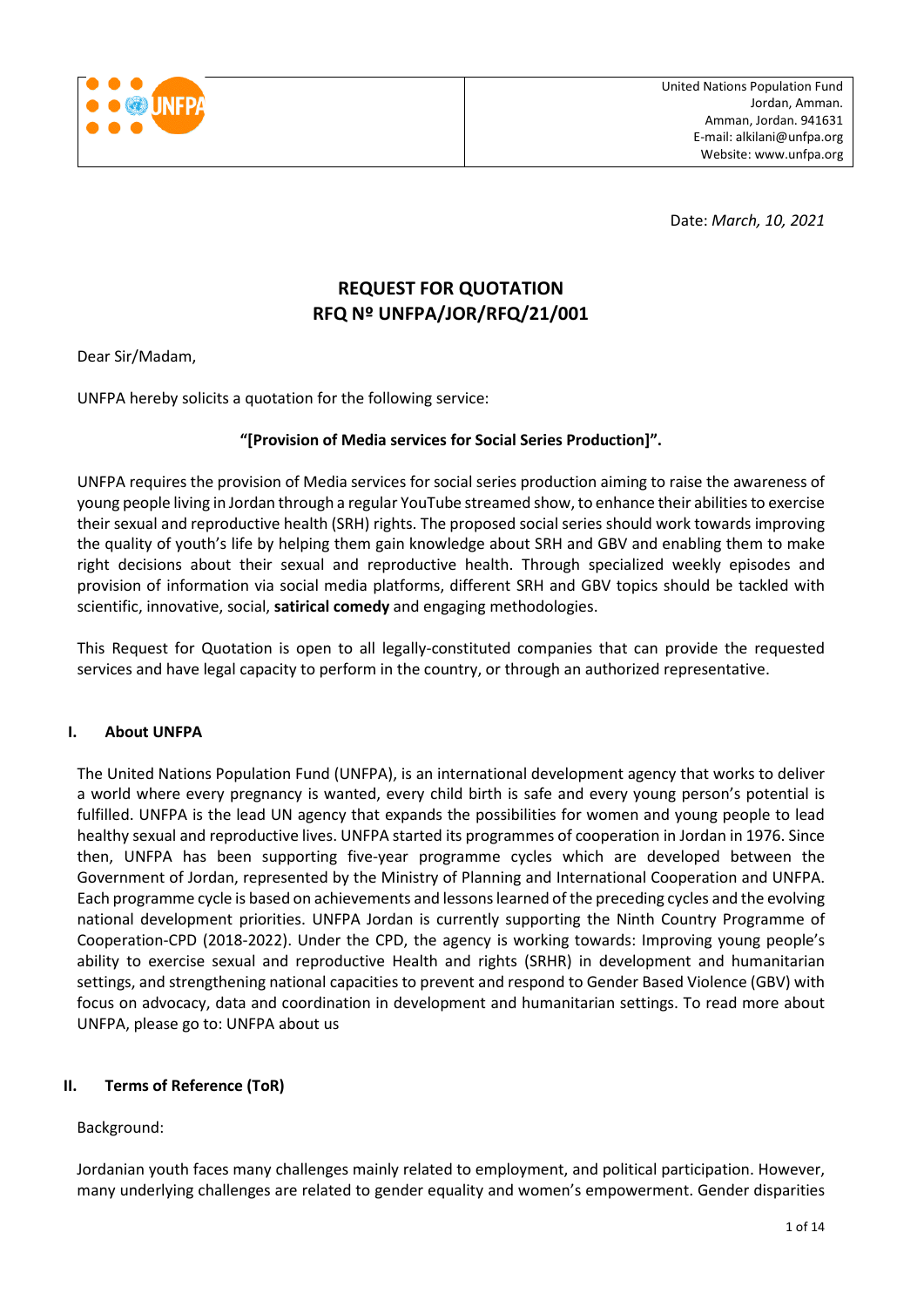

have led to Jordan's low rankings on the Gender Development Index (0.864), it is also, a high and troubling prevalence of violence against women in Jordan. Furthermore, child marriages still represent 14% of all marriages in Jordan. Thus, despite significant improvements, prevailing gender disparities thwart the health prospects of female youth. There is a need for integration of the policies that combat child marriage and promote awareness on sexual and reproductive health and rights. Moreover, increasing the ability of young people to exercise their sexual and reproductive health and rights is critical in order to reverse negative trends such as child and early marriage, gender based violence and women's limited access to formal employment.

The project seeks to address gaps in SRH knowledge and awareness, with a focus on youth and young girls. As per various assessments many young people seek information and services related to SRHR, especially in a context where youth SRH services are taboo in many communities in Jordan. Moreover, many young Jordanians have insufficient knowledge about sexual and reproductive health, compounded by limited access to adequate services. In particular, when related to issues of sexual and reproductive health, Jordanian youth are not well informed. The 2015 National Youth Survey indicated while 88,5% of surveyed youth reported to have heard about HIV/AIDS, 70.5% of them reported to have never heard about STDs (Shetawi, 2015).

Regarding sources of information for youth, the results of the National Youth Survey (2015) showed that the majority (64.5%) said that their source of information about puberty is the teacher /school and about half of them indicated the mother as the source with a significant difference between females and males. The percentage of females was 79%, compared to 18% for males. When young people aged 15-24 were asked where they seek help and advice in case of a reproductive problem, about half (86% for females and 14% for males) seek help from their mothers followed by 35% who consult doctors.

It is true that young people can take responsibility for their sexual and reproductive health, given the right tools and information. At the same time, we must recognize that socioeconomic, cultural, and educational disparities can make it difficult for many young people to take that responsibility, even if provided information and resources. How can young people champion and adopt healthy behaviors, such as seeking out information about puberty, sexuality, their bodies, and relationships, or accessing contraception, pregnancy or STI testing, if the world around them discourages them from doing so?

Parents or guardians often constitute a key part of that world – and unfortunately in many cases discourage their children from learning about sex and sexuality. While it may not seem like young people want to hear from parents and adults about sexuality issues, research shows that they do. Further, studies have also shown that parental involvement and culturally competent programs that provide complete and accurate information can go a long way toward helping young people make healthy decisions including decisions around practicing safer sex. When young people don't feel connected to home, family, and school, they may become involved in activities that put their health at risk. But when parents affirm the value of their children, young people are more likely to develop positive, healthy attitudes about themselves.

Although most parents want their children to have some knowledge about sexual and reproductive health, they often struggle to broach the subject.

Accordingly there is a need to create awareness on sexual and reproductive health and rights, especially with a focus on youth and young women to create demand for gender transformative content. The lack of accurate information about sexual and reproductive health and reproduction reflects a wider public policy reluctance to impart SRH knowledge. Young people's reproductive health needs are not being fully met due to societal reluctance to address these issues and cultural and religious sensitivities. In addition, health services generally fail to recognize the special needs of young people, particularly those who are unmarried.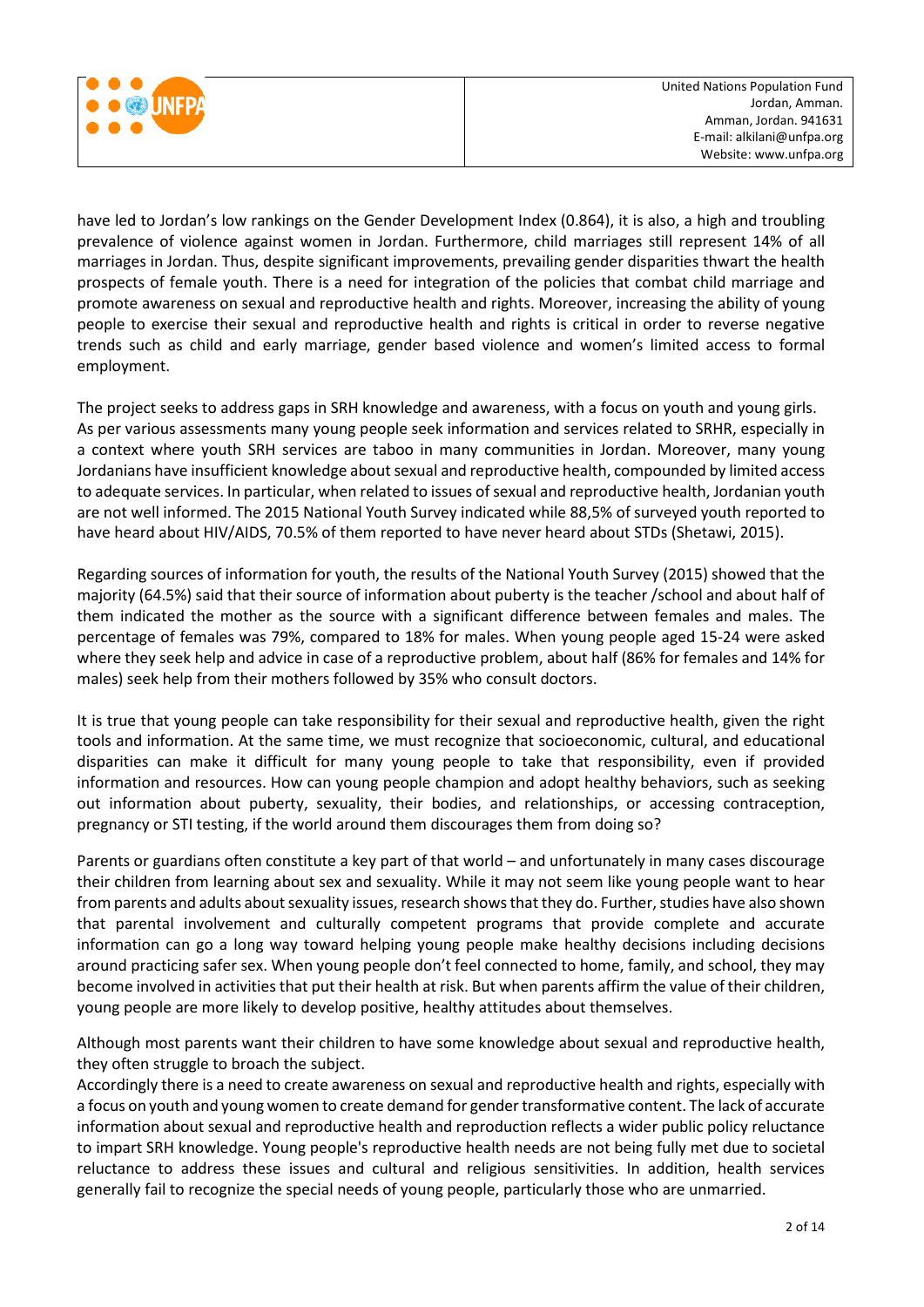

The aim of this bid is to create a social series show through a regular YouTube broadcast that is satirical comedy in innovative and interactive segments that tackle youth SRHR and GBV issues in a youth friendly approach. The overall objective of this project is to improve the quality of youth's life by helping them to gain knowledge about SRHR and enabling them to make right decisions about their sexual and reproductive health.

## **Objective:**

The objective of this assignment is to produce one season of a YouTube social series show segment (12 episodes). The show shall be streamed in UNFPA Jordan channel as well as on the selected social media influencer/s' channels. Episodes sponsoring shall take into consideration the browsing behavior, interest affinity, and the relevant segment. The show includes famous comedian characters or/and social media influencer/s that represent the Jordanian society, and creates a narrative that is culturally relevant and representative. Reflecting the pros and cons in the society on SRHR and GBV in Jordan in a satirical comedy approach by engaging different cultural beliefs and norms. Preferably the proposed show would represent people living in Jordan from different backgrounds "refugees, single mothers, traditional family, conservative housewives, working mothers...etc" Each episode will tackle an SRH or GBV topic of young women and men concerns and main cultural beliefs and practices that are an impediment for advancement of gender equality and women empowerment in Jordan. Each episode is expected to last up to 5 minutes. Accordingly, the selected bidder would be expected to produce & stream the segment where the topics should be presented in a light, innovative, scientific, social, comedy and engaging approach.

The proposed topics for the 12 episodes could include:

- 1. Physical and Psychological changes during puberty
- 2. What happens to your hormones during puberty Reflection on the psychological changes
- 3. Menstruation– Myths and Facts

4. Relationships between adolescents and their families during puberty. Conflict and misunderstandings between Parents/guardians and children are common, especially during adolescence, and are usually resolvable

- 5. Cyber Harassment and privacy. Internet and social media use require special care and consideration
- 6. Gender roles between family members. Core values during adolescents
- 7. Sexual Harassment
- 8. Porn addiction
- 9. Common reproductive health problems among adolescents and youth
- 10. Peer pressure during adolescents and how to say no to negative peer influence

11. Body image during puberty. People's feelings about their bodies can affect their health, self-image and behavior

- 12. Child and early marriage
- 13. Teasing, bullying and violence among young people
- 14. Masturbation
- 15. Sexually transmitted diseases
- 16. Body Integrity including myths about virginity
- 17. Young people with disabilities and SRHR
- 18. Accessing SRH clinics by single women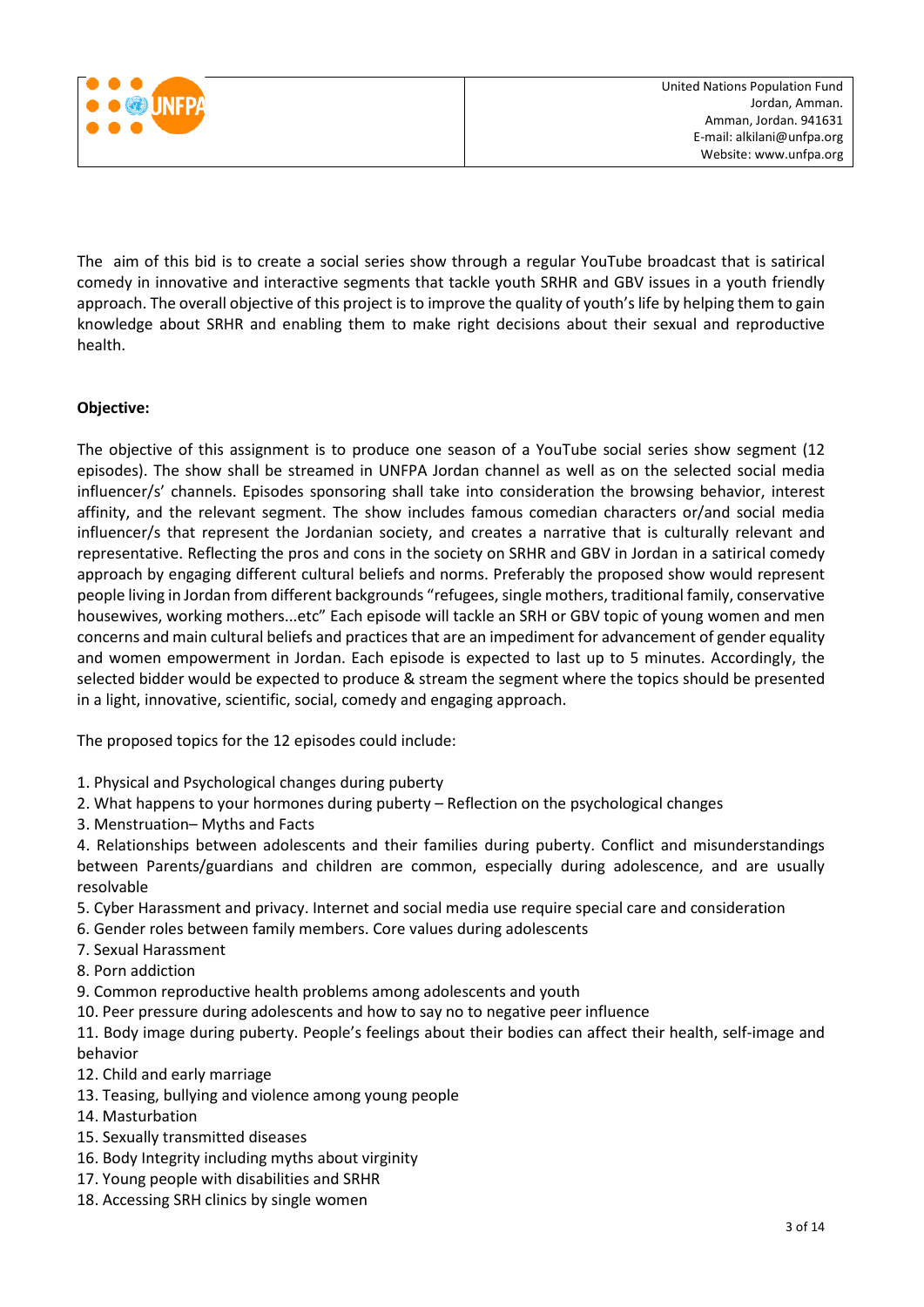

19. Gender inequalities and violence against women

20. Substance abuse "And risk of increased STI's exposure"

21. Young people advocating for greater accountability for those facing multiple and intersecting discriminations and vulnerabilities.

22. Meaningful youth participation. Young people as equal partners, co-creators, and experts on issues that concern them.

23. The impact of COVID-19 on physical and mental health, education, and employment opportunities, as well as access to SRH. COVID-19 has in particular impacted young people living as refugees, IDPs - in and outside the camps.

In relation to episodes content development, UNFPA Jordan will support the selected bidder with the necessary technical expertise on topics related to youth SRHR and GBV, and ensure engagement with identified experts, and active members living in Jordan. UNFPA applies SG policy on gender equality that translates to equal representation of both genders in all public events (minimum 50% of women) including time in episodes, hosts and interviews.

Importantly, the bidder should ensure that the submitted proposal should clarify:

- The process of developing the scripts adopting a participatory approach engaging youth and women living in Jordan, in addition to experts and activists in the fields of SRH, GBV and youth development.
- List in detail the proposed structure of the episodes including creative comic scripts that highlights narratives for characters from the Jordanian society means of sharing knowledge, animations, and innovative approaches in producing the segments.
- Outline detailed social media outreach plan including proposed platforms to share the broadcasted episodes including on YouTube, Facebook …etc. The produced segments should be developed to suit an easy sharing on social media.
- Confirm proposed influencer/s social media platform/s that will repost and share the produced episodes. Taking into consideration that each episode must reach at least 50,000 views targeting youth (14 - 24 y.o). Moreover, each published episode must tag and mention UNFPA Jordan's relevant social media platforms.

## **Outputs/Deliverables:**

|    | <b>Outputs/Deliverables</b>                                                            |          |  |  |  |  |
|----|----------------------------------------------------------------------------------------|----------|--|--|--|--|
| 1. | Inception Report that includes:                                                        | Apr 2021 |  |  |  |  |
|    | Attractive and relevant title,<br>$\bullet$                                            |          |  |  |  |  |
|    | Clear methodology of content development<br>$\bullet$                                  |          |  |  |  |  |
|    | Proposed storyboard for the episode flow. This should describe in details<br>$\bullet$ |          |  |  |  |  |
|    | proposed pitch for the show, innovative tools applied for producing the                |          |  |  |  |  |
|    | episodes                                                                               |          |  |  |  |  |
|    | Proposed guests' characters for each episode<br>$\bullet$                              |          |  |  |  |  |
|    | Main messages for each episode in consultation with UNFPA<br>$\bullet$                 |          |  |  |  |  |
|    | Detailed social media plan<br>$\bullet$                                                |          |  |  |  |  |
|    | The episodes are designed to be developed in a participatory approach<br>$\bullet$     |          |  |  |  |  |
|    | with experts and youth.                                                                |          |  |  |  |  |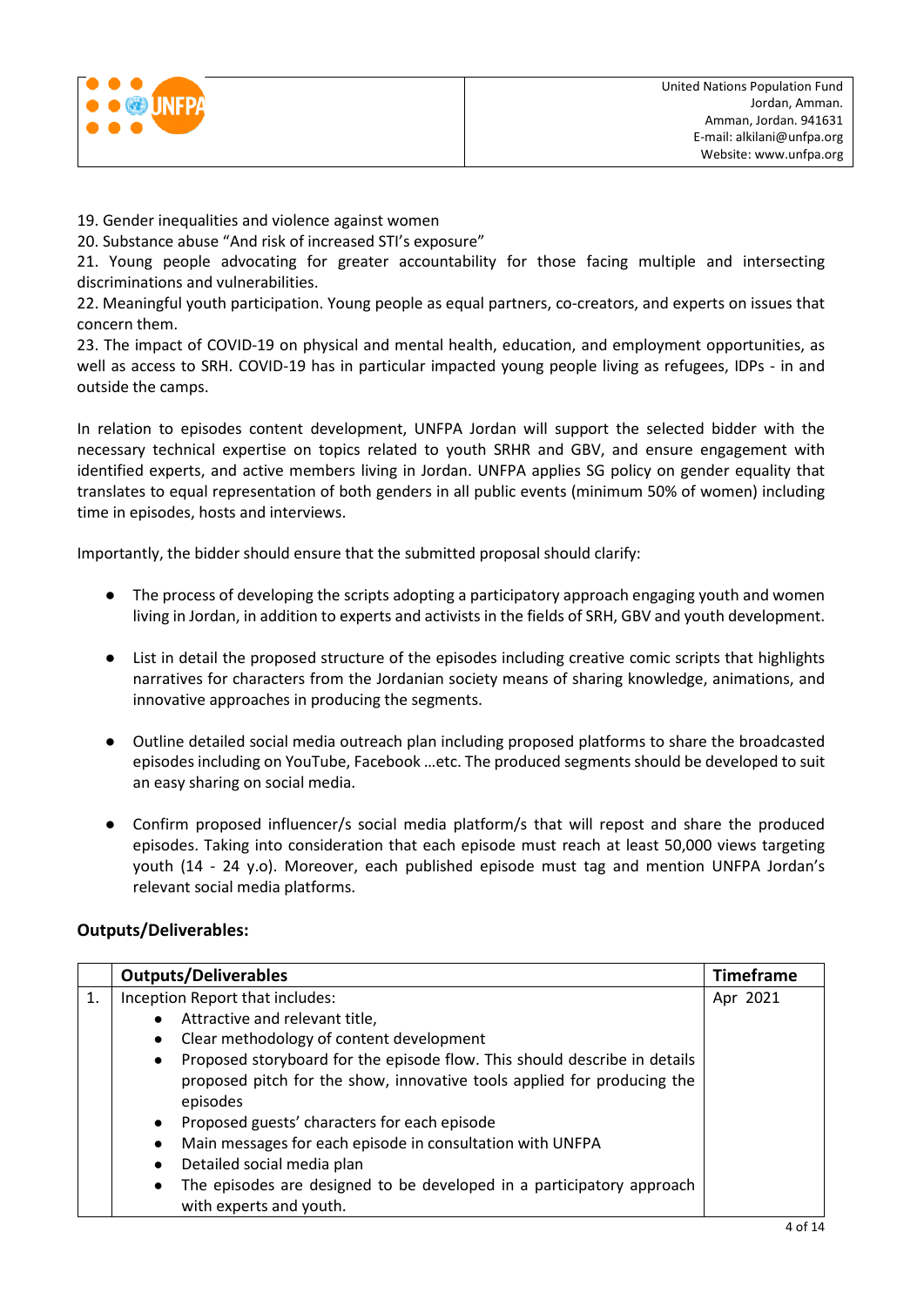

|    | Demo of one episode script to be shared with stakeholders during the<br>$\bullet$<br>consultations                                                                                                                                                                                                                                                                                                                                                                                                                                                                                                                                                      |              |     |  |
|----|---------------------------------------------------------------------------------------------------------------------------------------------------------------------------------------------------------------------------------------------------------------------------------------------------------------------------------------------------------------------------------------------------------------------------------------------------------------------------------------------------------------------------------------------------------------------------------------------------------------------------------------------------------|--------------|-----|--|
| 2. | 12 episodes scripts that are approved by UNFPA                                                                                                                                                                                                                                                                                                                                                                                                                                                                                                                                                                                                          | Jun 2021     |     |  |
| 3. | Produce and stream the approved 12 episodes.                                                                                                                                                                                                                                                                                                                                                                                                                                                                                                                                                                                                            | July<br>2021 | Oct |  |
| 3. | Final report, including detailed analysis for reach and interaction on the 12<br>episodes. The expected immediate results of the project is raising the awareness of<br>youth, and young girls on SRH issues of their concern. The report should reflect on<br>the below indicators<br>Number of viewership, engagemnet and reach for each episode on<br>$\bullet$<br>social media platforms (Disaggregated by Sex, Age and Geographical<br>location)<br>Level of knowledge increased in SRH topics. This can be measured by a<br>$\bullet$<br>pre and post online poll for each episode and or by qualitative research<br>via focus group discussions. |              |     |  |

## **Activities:**

- Develop inception report including attractive and relevant show title episodes design, main messages, guests, interactive segments in addition to two demo episodes. The episodes are designed to be developed in a participatory approach.
- Engage in an interactive process with experts and members of the local community "women and youth, including those with disabilities." to test and enhance the developed content based on the inception report. This could be a validation workshop, or a work with a technical committee.
- Prepare, produce and stream 12 episodes of the show.
- Share episodes on identified social media platforms.
- Write and submit a final report of overall process and final outcomes.

#### **Inputs**

Contribution from UNFPA:

UNFPA's contribution includes all resources and support that UNFPA will be able to provide to the Contractor free of charge or as deemed appropriate in completing the assignment (e.g. personnel available to assist the contractor, as well as background information, etc.). This includes supporting the drafting of technical components of episodes plans and messages.

#### Contribution from Contractor:

As part of the contractor's contribution, all logistical and technical services for the production must be included in the offer including directing, production, lighting, presenter and staff, filming and set, and all technical related expenses including music composing, lighting, photography, sound tech, in addition to social media platform upload. Additionally, the contractor should identify key presenters and producers who have expertise and qualifications in sexual and reproductive health for youth and Gender Based Violence issues related to young people in Jordan, the team should present the episodes in a youth friendly and funny manner.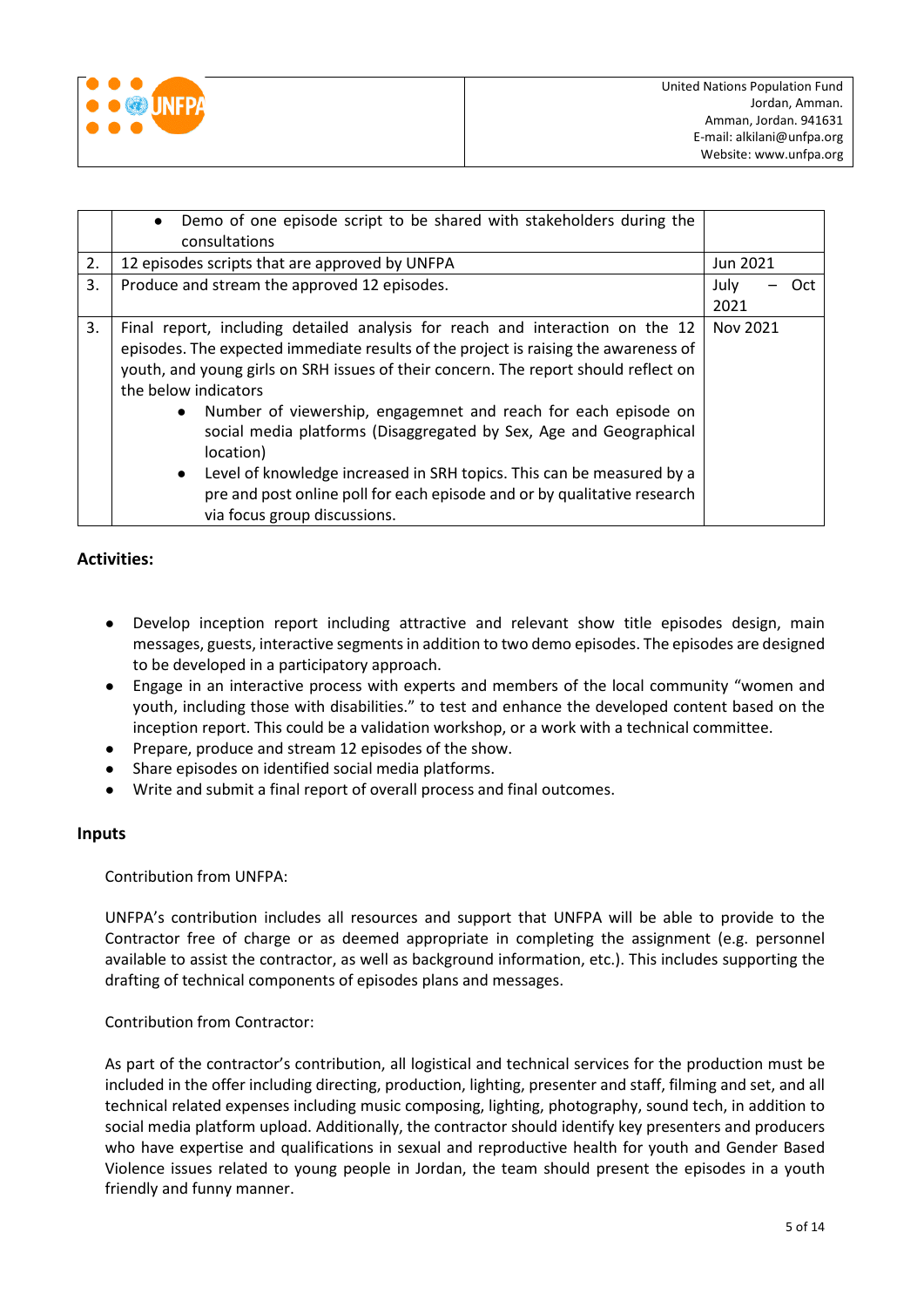

#### **III. Questions**

Questions or requests for further clarifications should be submitted in writing to the contact person below:

| Name of contact person at UNFPA: | Omar Kilani        |
|----------------------------------|--------------------|
| Tel Nº:                          | +962 6 593 0689    |
| Email address of contact person: | alkilani@unfpa.org |

The deadline for submission of questions is *17 March 2021 at 2:00 PM Amman time (GMT+2)*. Questions will be answered in writing and shared will parties as soon as possible after this deadline.

#### **IV. Content of quotations**

Quotations should be submitted in a single email whenever possible, depending on file size. Quotations must contain:

- a) Technical proposal, in response to the requirements outlined in the service requirements / TORs.
- b) Price quotation, to be submitted strictly in accordance with the price quotation form.

Both parts of the quotation must be signed by the bidding company's relevant authority and submitted in PDF format.

#### **V. Instructions for submission**

Proposals should be prepared based on the guidelines set forth in Section III above, along with a properly filled out and signed price quotation form, and are to be sent by email to the contact person indicated below no later than: **[***Wednesday, 24 March 2021 at 2:00 PM Amman***][1](#page-5-0) .**

| Name of contact person at UNFPA:   Omar Kilani |                       |
|------------------------------------------------|-----------------------|
| Email address of contact person:               | jordan-bids@unfpa.org |

Please note the following guidelines for electronic submissions:

- The following reference must be included in the email subject line: **RFQ Nº UNFPA/JOR/RFQ/21/001 – Provision of Media services for Social Series Production.** Proposals, including both technical and financial proposals, that do not contain the correct email subject line may be overlooked by the procurement officer and therefore not considered.
- The total email size may not exceed **20 MB (including email body, encoded attachments and headers)**. Where the technical details are in large electronic files, it is recommended that these be sent separately before the deadline.

Any quotation submitted will be regarded as an offer by the bidder and does not constitute or imply the acceptance of any quotation by UNFPA. UNFPA is under no obligation to award a contract to any bidder as a result of this RFQ.

<span id="page-5-0"></span> <sup>1</sup> <http://www.timeanddate.com/worldclock/city.html?n=69>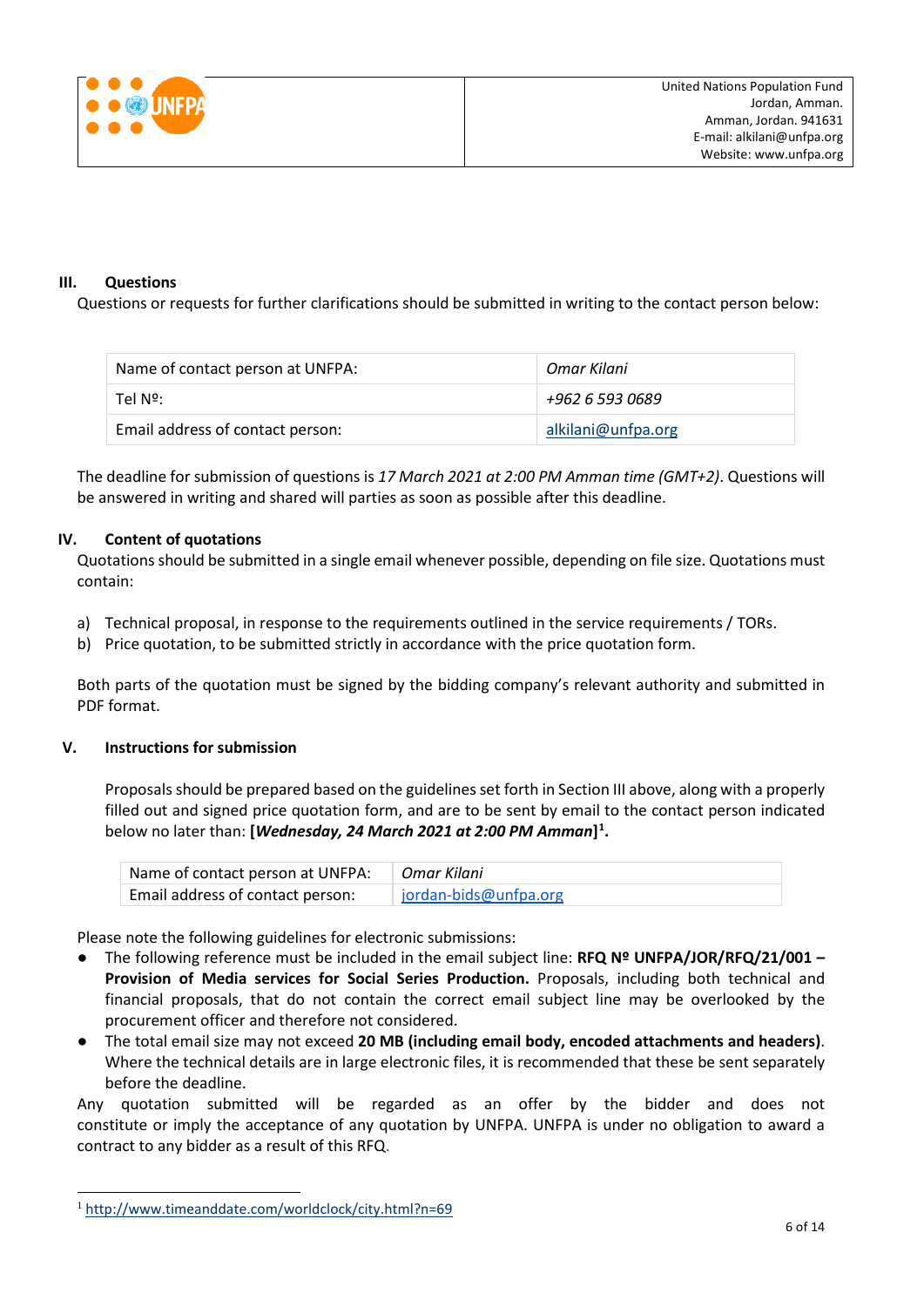|  | UNFP |
|--|------|
|  |      |
|  |      |
|  |      |

## **VI. Overview of Evaluation Process**

The evaluation will be carried out in a two-step process by an ad-hoc evaluation panel. Technical proposals will be evaluated and scored first, prior to the evaluation and scoring of price quotations

## **Technical Evaluation**

Technical proposals will be evaluated based on their responsiveness to the service requirements /TORs listed in Section II and in accordance with the evaluation criteria below.

| <b>Criteria</b>                                                                                                                                                                                                                                                                 | [A]<br>Maximum<br><b>Points</b> | [B]<br><b>Points</b><br>attained by<br><b>Bidder</b> | [C]<br>Weight (%) | $[B] \times [C] = [D]$<br><b>Total Points</b> |
|---------------------------------------------------------------------------------------------------------------------------------------------------------------------------------------------------------------------------------------------------------------------------------|---------------------------------|------------------------------------------------------|-------------------|-----------------------------------------------|
| <b>Expertise and Capability of Organization</b>                                                                                                                                                                                                                                 |                                 |                                                      |                   |                                               |
| Reputation of Organization and Staff<br>(Competence / Reliability)                                                                                                                                                                                                              | 100                             |                                                      | 10%               |                                               |
| General organizational technical and<br>financial capability, and the relevance<br>of:<br>Specialized knowledge<br>А.<br>Specific experience and expertise<br>В.<br>relevant to the assignment.<br>C. Work for other UN agencies / major<br>multilateral / bilateral programmes | 100                             |                                                      | 15%               |                                               |
| <b>Proposed Work plan &amp; Approach</b>                                                                                                                                                                                                                                        |                                 |                                                      |                   |                                               |
| Technical approach, methodology and<br>level of understanding of the objectives<br>of the project                                                                                                                                                                               | 100                             |                                                      | 30%               |                                               |
| A detailed work plan and M&E<br>framework                                                                                                                                                                                                                                       | 100                             |                                                      | 15%               |                                               |
| <b>Key Personnel</b>                                                                                                                                                                                                                                                            |                                 |                                                      |                   |                                               |
| Professional experience of the staff that<br>will be employed to the project proving<br>demonstrated expertise in evaluation<br>and related processes (CVs, etc.)                                                                                                               | 100                             |                                                      | 30%               |                                               |
| <b>Grand Total All Criteria</b>                                                                                                                                                                                                                                                 | 500                             |                                                      | 100%              |                                               |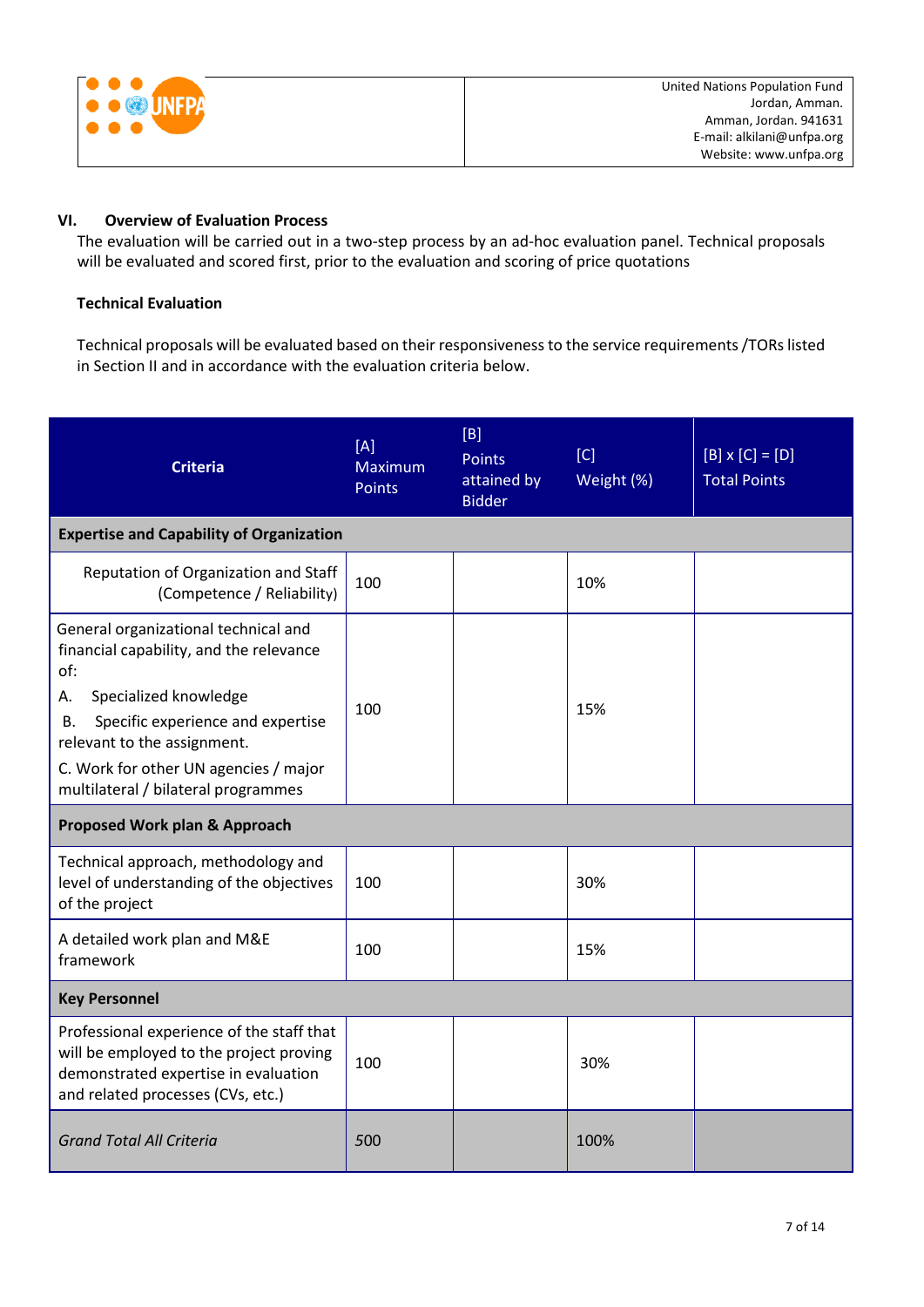

The following scoring scale will be used to ensure objective evaluation:

| Degree to which the Terms of Reference requirements are met<br>based on evidence included in the Bid submitted | <b>Points</b><br>out of 100 |
|----------------------------------------------------------------------------------------------------------------|-----------------------------|
| Significantly exceeds the requirements                                                                         | $90 - 100$                  |
| Exceeds the requirements                                                                                       | $80 - 89$                   |
| Meets the requirements                                                                                         | $70 - 79$                   |
| Partially meets the requirements                                                                               | $1 - 69$                    |
| Does not meet the requirements or no information provided to assess<br>compliance with the requirements        | 0                           |

#### **Financial Evaluation**

Price quotes will be evaluated only for bidders whose technical proposals achieve a minimum score of 70 points in the technical evaluation. The password of the financial proposal file will be requested upon the completion of the technical proposal evaluation and for only those bidders who passed the technical stage.

Price quotes will be evaluated based on their responsiveness to the price quote form. The maximum number of points for the price quote is 100, which will be allocated to the lowest total price provided in All other price quotes will receive points in inverse proportion according to the following formula:

| Financial score $=$ | Lowest quote $(\xi)$    | X 100 (Maximum score) |
|---------------------|-------------------------|-----------------------|
|                     | Quote being scored (\$) |                       |

## **Total score**

The total score for each proposal will be the weighted sum of the technical score and the financial score. The maximum total score is 100 points.

Total score = 70%Technical score + 30% Financial score

## **VII. Award Criteria**

UNFPA shall award a Professional Service Contract on a fixed-cost basis to the Bidder that obtains the highest total score. It is expected to come into effect on 15 Apr 2021.

## **VIII. Right to Vary Requirements at Time of Award**

UNFPA reserves the right at the time of award of contract to increase or decrease by up to 20% the volume of services specified in this RFQ without any change in unit prices or other terms and conditions.

#### **IX. Payment Terms**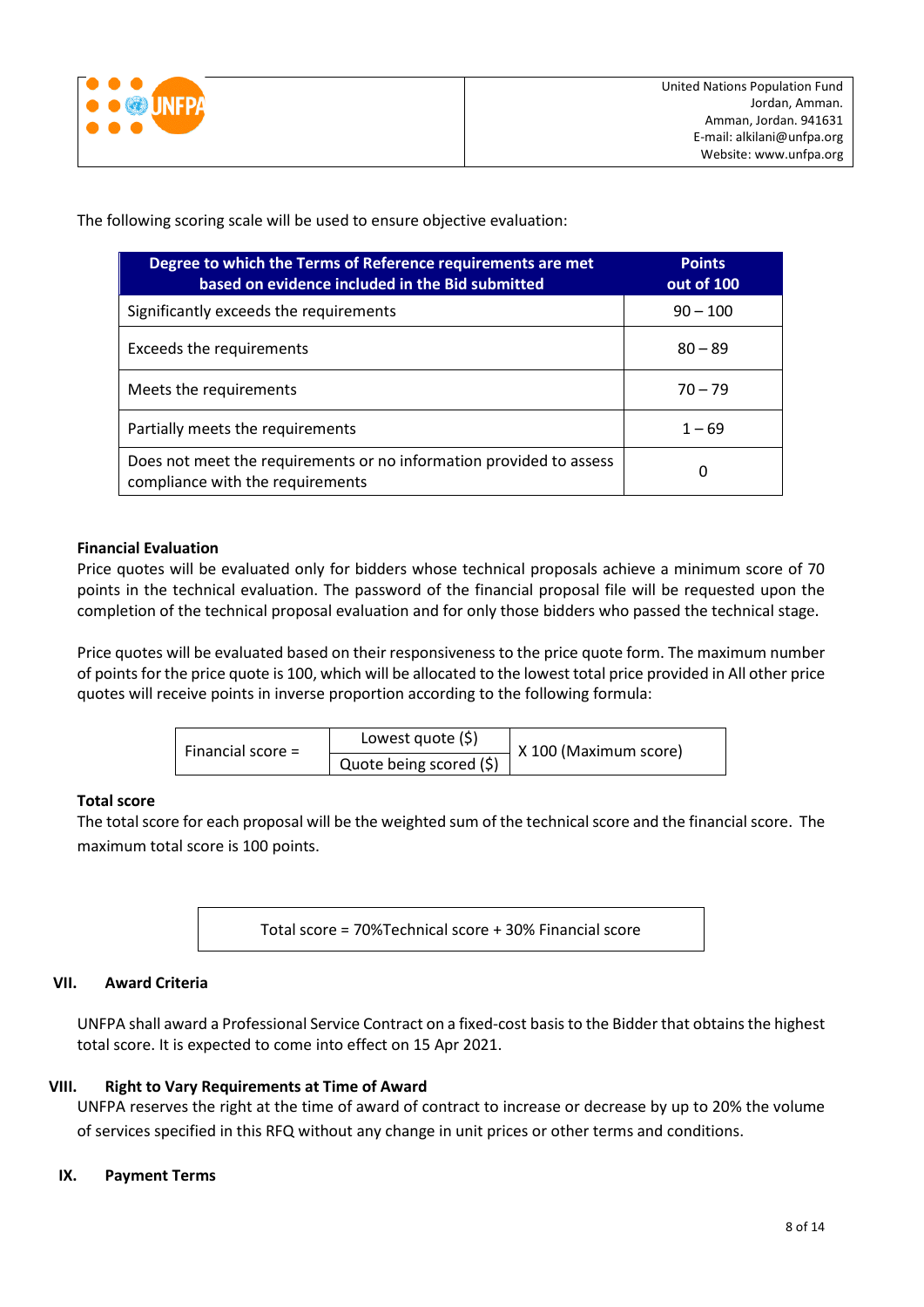

UNFPA payment terms are net 30 days upon receipt of invoice and delivery/acceptance of the milestone deliverables linked to payment as specified in the contract.

### **X. [Fraud and Corruption](http://www.unfpa.org/about-procurement#FraudCorruption)**

UNFPA is committed to preventing, identifying, and addressing all acts of fraud against UNFPA, as well as against third parties involved in UNFPA activities. UNFPA's policy regarding fraud and corruption is available here[: Fraud Policy.](http://www.unfpa.org/resources/fraud-policy-2009#overlay-context=node/10356/draft) Submission of a proposal implies that the Bidder is aware of this policy.

Suppliers, their subsidiaries, agents, intermediaries and principals must cooperate with the UNFPA Office of Audit and Investigations Services as well as with any other oversight entity authorized by the Executive Director and with the UNFPA Ethics Advisor as and when required. Such cooperation shall include, but not be limited to, the following: access to all employees, representatives agents and assignees of the vendor; as well as production of all documents requested, including financial records. Failure to fully cooperate with investigations will be considered sufficient grounds to allow UNFPA to repudiate and terminate the Agreement, and to debar and remove the supplier from UNFPA's list of registered suppliers.

A confidential Anti-Fraud Hotline is available to any Bidder to report suspicious fraudulent activities a[t UNFPA](http://web2.unfpa.org/help/hotline.cfm)  [Investigation Hotline.](http://web2.unfpa.org/help/hotline.cfm)

#### **XI. Zero Tolerance**

UNFPA has adopted a zero-tolerance policy on gifts and hospitality. Suppliers are therefore requested not to send gifts or offer hospitality to UNFPA personnel. Further details on this policy are available here: Zero [Tolerance Policy.](http://www.unfpa.org/about-procurement#ZeroTolerance)

#### **XII. RFQ Protest**

Bidder(s) perceiving that they have been unjustly or unfairly treated in connection with a solicitation, evaluation, or award of a contract may submit a complaint to the UNFPA Head of the Business Unit [Enshrah Ahmad, Representative] at [aabubarham@unfpa.org.](mailto:aabubarham@unfpa.org) Should the supplier be unsatisfied with the reply provided by the UNFPA Head of the Business Unit, the supplier may contact the Chief, Procurement Services Branch at [procurement@unfpa.org.](mailto:procurement@unfpa.org)

#### **XIII. Disclaimer**

Should any of the links in this RFQ document be unavailable or inaccessible for any reason, bidders can contact the Procurement Officer in charge of the procurement to request for them to share a PDF version of such document(s).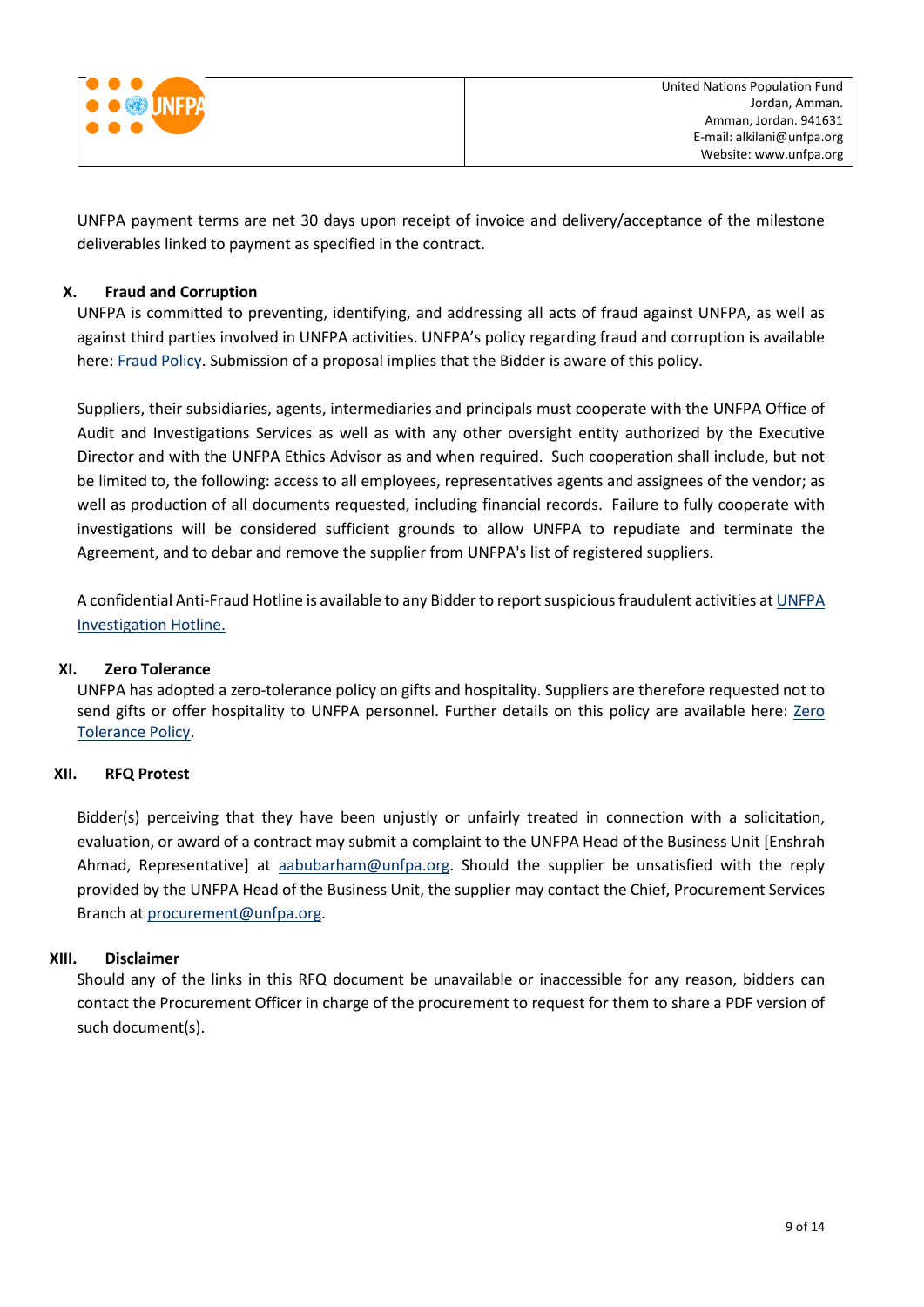

## **PRICE QUOTATION FORM**

| <b>Name of Bidder:</b>                                                                                                              |                             |
|-------------------------------------------------------------------------------------------------------------------------------------|-----------------------------|
| Date of the quotation:                                                                                                              | Click here to enter a date. |
| Request for quotation Nº:                                                                                                           | UNFPA/JOR/RFQ/21/001        |
| <b>Currency of quotation:</b>                                                                                                       | JOD                         |
| <b>Validity of quotation:</b><br>(The quotation must be valid for a<br>period of at least 3 months after the<br>submission deadline |                             |

Quoted rates must be **exclusive of all taxes**, since UNFPA is exempt from taxes.

| <b>Item</b> | <b>Deliverable</b>                 | Percentage of<br><b>Total price</b> | Delivery time                     | Price |
|-------------|------------------------------------|-------------------------------------|-----------------------------------|-------|
| 1.          | Inception Report verified by UNFPA | 15%                                 | 1 month                           |       |
| 2.          |                                    | 20%                                 | 2 months                          |       |
|             | 12 approved scripts                |                                     |                                   |       |
| 3.          | 12 streamed episodes               | 35%                                 | 4 months                          |       |
| 4.          | Final report                       | 30%                                 | 1 month                           |       |
|             |                                    |                                     | <b>Total Contract Price (JOD)</b> |       |

*Vendor's Comments:*

I hereby certify that the company mentioned above, which I am duly authorized to sign for, has reviewed RFQ UNFPA/JOR/RFQ/21/001 including all annexes, amendments to the RFQ document (if applicable) and the responses provided by UNFPA on clarification questions from the prospective service providers. Further, the company accepts the General Conditions of Contract for UNFPA and we will abide by this quotation until it expires.

|                | Click here to enter a<br>date. |                |
|----------------|--------------------------------|----------------|
| Name and title |                                | Date and place |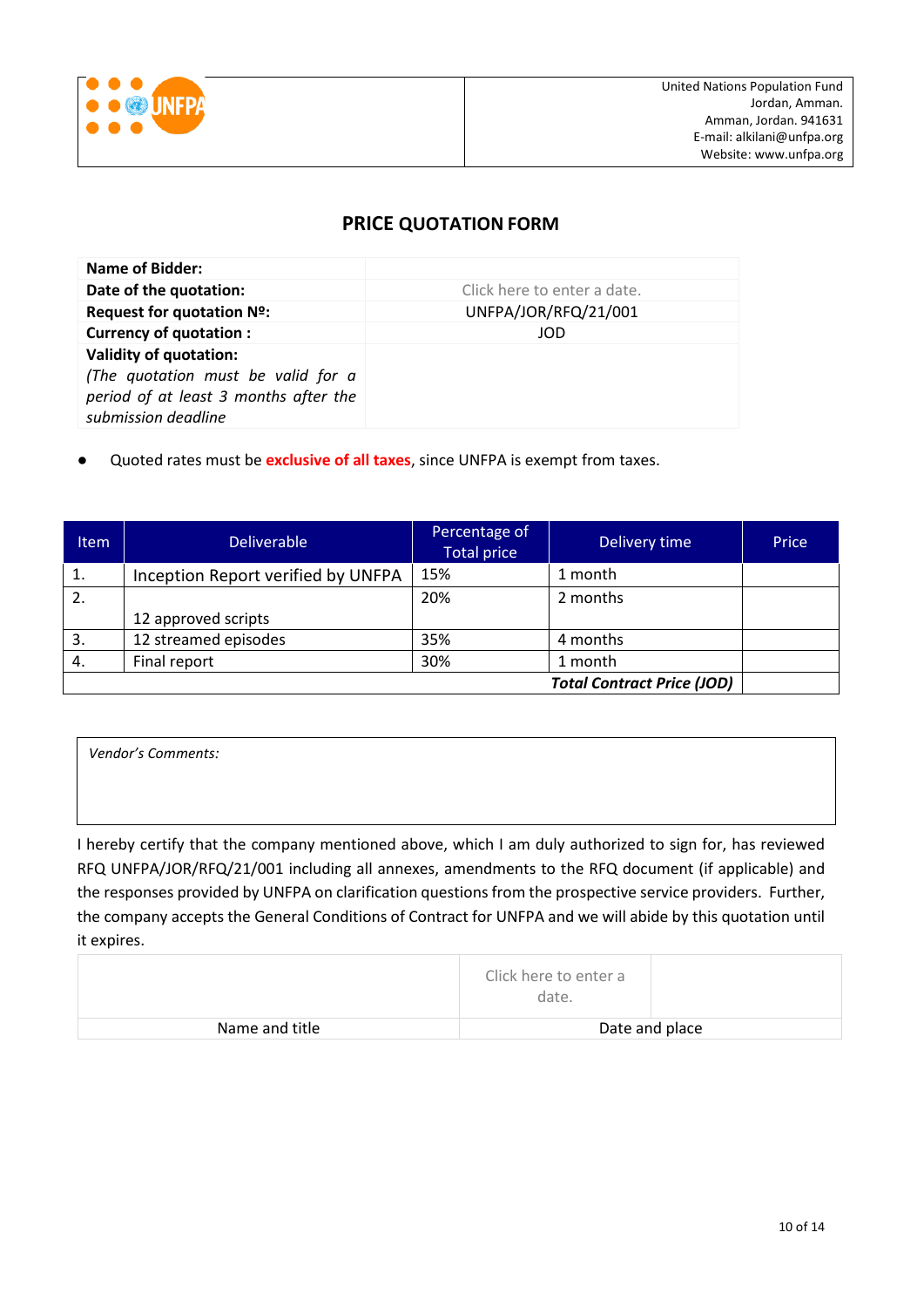

## **ANNEX I: General Conditions of Contracts: De Minimis Contracts**

This Request for Quotation is subject to UNFPA's General Conditions of Contract: De Minimis Contracts, which are available in: **English**, [Spanish](http://www.unfpa.org/sites/default/files/resource-pdf/UNFPA%20General%20Conditions%20-%20De%20Minimis%20Contracts%20SP_0.pdf) and [French](http://www.unfpa.org/sites/default/files/resource-pdf/UNFPA%20General%20Conditions%20-%20De%20Minimis%20Contracts%20FR_0.pdf)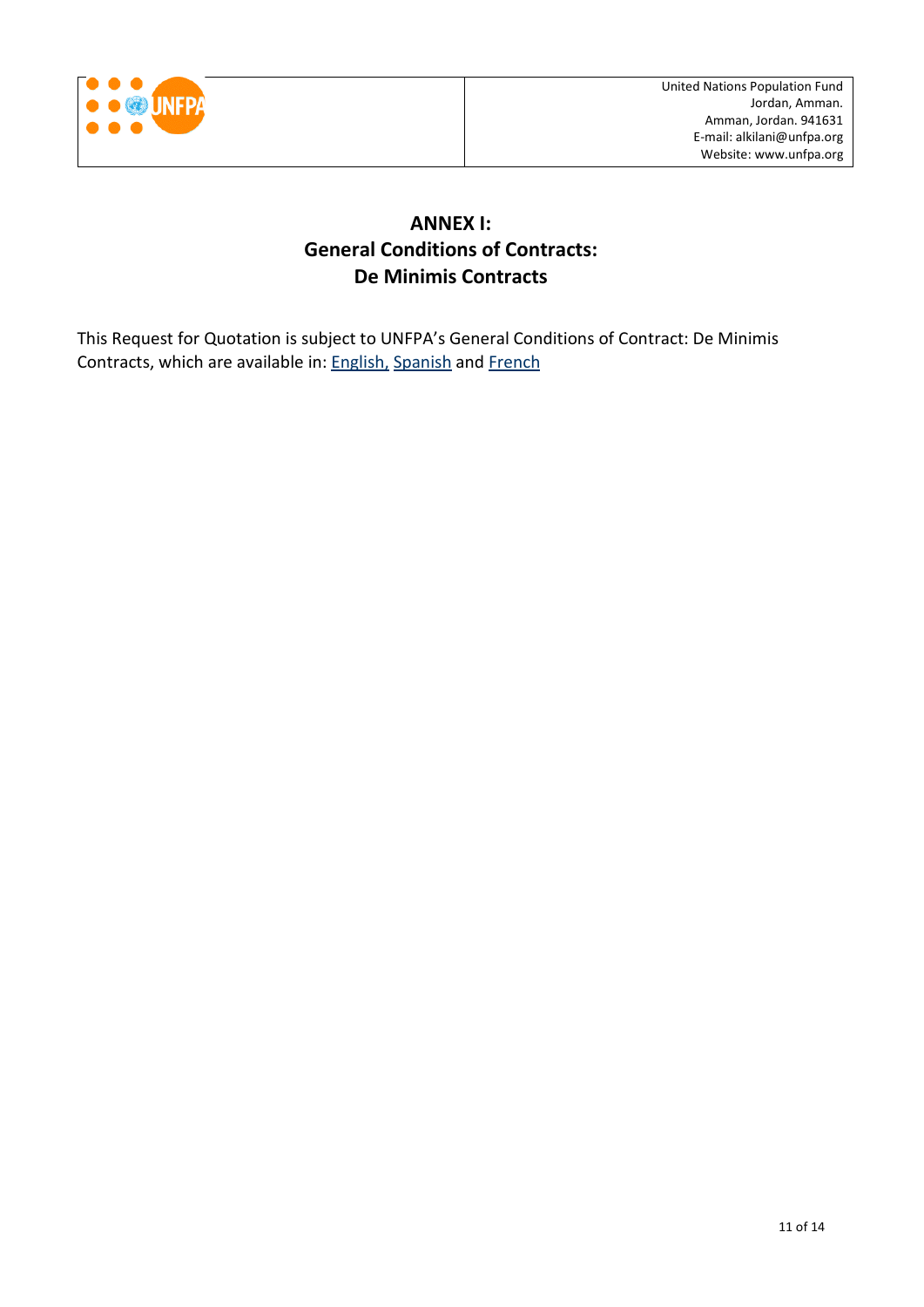

# **ANNEX II:**

**Format of Technical Proposals**

## **Bidders are expected to adhere to the below structure while submitting their proposals.**

## **1. Expertise and Capability of Organization**

- 1.1 Organizational Architecture
	- Background: Provide a brief description of the organization submitting the proposal, including if relevant the year and country of incorporation, types of activities undertaken, and approximate annual revenue. Any accreditations or certificates (e.g. ISO)

1.2 Relevance of Specialized Knowledge and Experience on Similar Projects

- Detail any specialized knowledge that may be applied to performance of the TOR.
- Describe the experience of the organization performing similar services/works. Experience with other UN organizations/ major multilateral / or bilateral programmes is highly desirable.
- Provide at least 3 references

| Project | Client | Contract<br>Value | Period of<br>performance<br>(from/to) | Role in relation to the<br>undertaken to<br>services/works | <b>Reference Contact</b><br>Details (Name, Phone<br>Email) |
|---------|--------|-------------------|---------------------------------------|------------------------------------------------------------|------------------------------------------------------------|
| 1-      |        |                   |                                       |                                                            |                                                            |
| $2 -$   |        |                   |                                       |                                                            |                                                            |
| $3-$    |        |                   |                                       |                                                            |                                                            |

1.3 General organizational technical and financial capability which is likely to affect implementation (i.e. holding company or one firm, size of the firm, strength of project management support and quality controls, internet & online strength, quality certifications …etc.)

| Proposed Workplan & Approach<br>2.            |                                                                                                                                                                                                                           |  |
|-----------------------------------------------|---------------------------------------------------------------------------------------------------------------------------------------------------------------------------------------------------------------------------|--|
| <b>Methodology and Approach</b>               | <b>Description/Guidance</b>                                                                                                                                                                                               |  |
| <b>Executive Summary</b>                      | An overview of the work and its aims.                                                                                                                                                                                     |  |
| <b>Project Duration and tasks</b><br>timeline | Should be aligned with the ToR                                                                                                                                                                                            |  |
| Context and Justification                     | This should outline how you intend to undertake the work.                                                                                                                                                                 |  |
| <b>Project Description</b>                    | Technical approach, methodology and level of understanding of the<br>objectives of the project. This section should reflect innovative<br>approaches the bidder is proposing.                                             |  |
| Logical Framework                             | Indicate the goal, outcome, activities, indicators, and means of<br>verification for each deliverable                                                                                                                     |  |
| Workplan                                      | Please indicate responsibilities and timeframes for each of your<br>activities.                                                                                                                                           |  |
| Monitoring and Evaluation                     | This section should detail the plan for the monitoring of the project.<br>This should also include information on reporting to UNFPA with clear<br>indicators that are specific, measurable, achievable, and relevant and |  |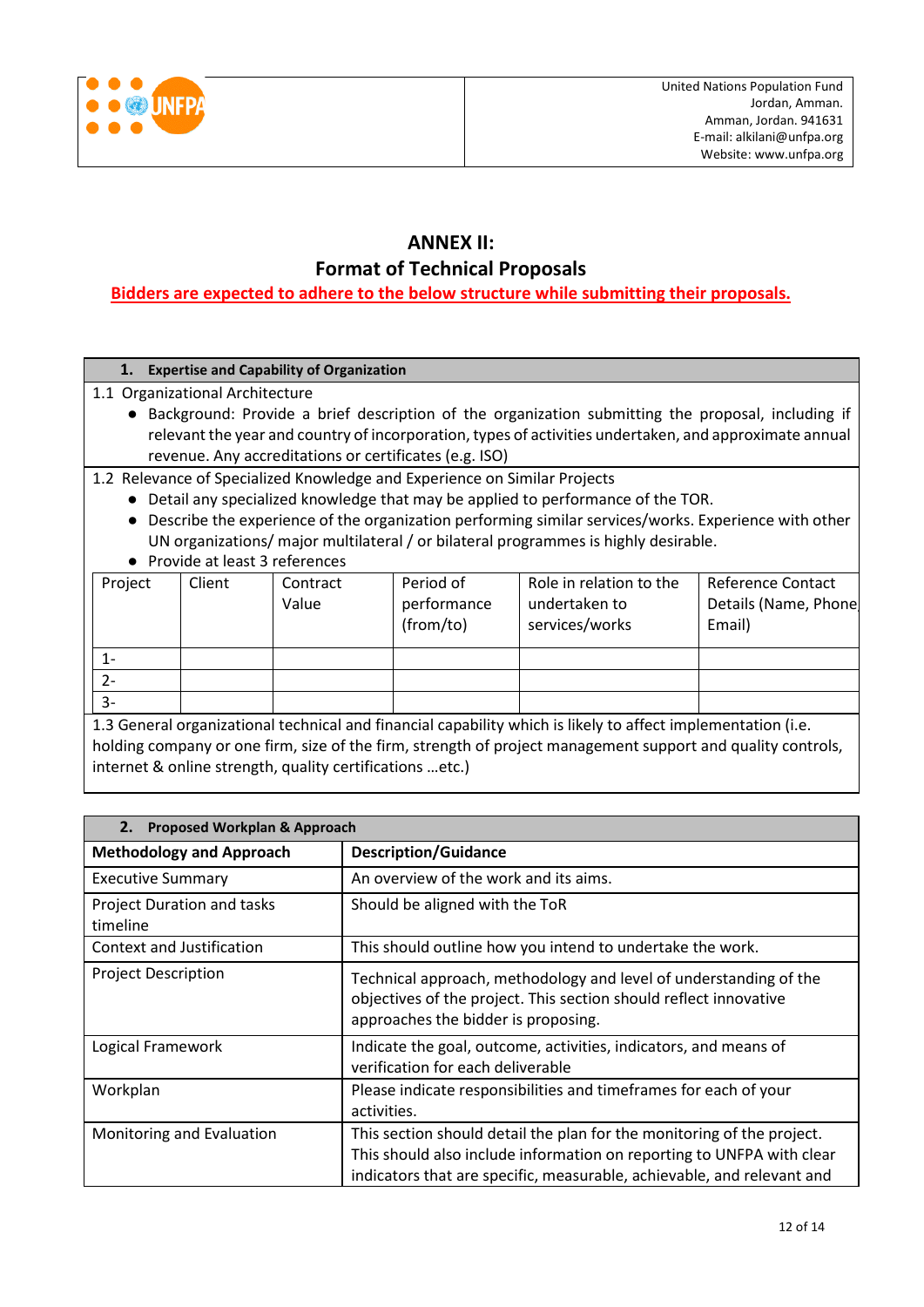

Г

٦

| time bound (SMART). This section should detail the reporting system |
|---------------------------------------------------------------------|
| between the bidder and UNFPA.                                       |

| <b>3.</b> Key Personnel |                                                                                                                                                                                                     |
|-------------------------|-----------------------------------------------------------------------------------------------------------------------------------------------------------------------------------------------------|
|                         |                                                                                                                                                                                                     |
| Personnel /             | Provide Curriculum vitae of the proposed personnel that will be involved either full time                                                                                                           |
| <b>Qualifications</b>   | or part time.<br>Highlight the relevant academic qualifications, specialized training and pertinent work<br>experience.                                                                             |
|                         | Nominated celebritie/s and social media influencer/s that are public figures in Jordan<br>with wide reach, and proven history of advocating for human rights. Female<br>influencer/s are preferred. |